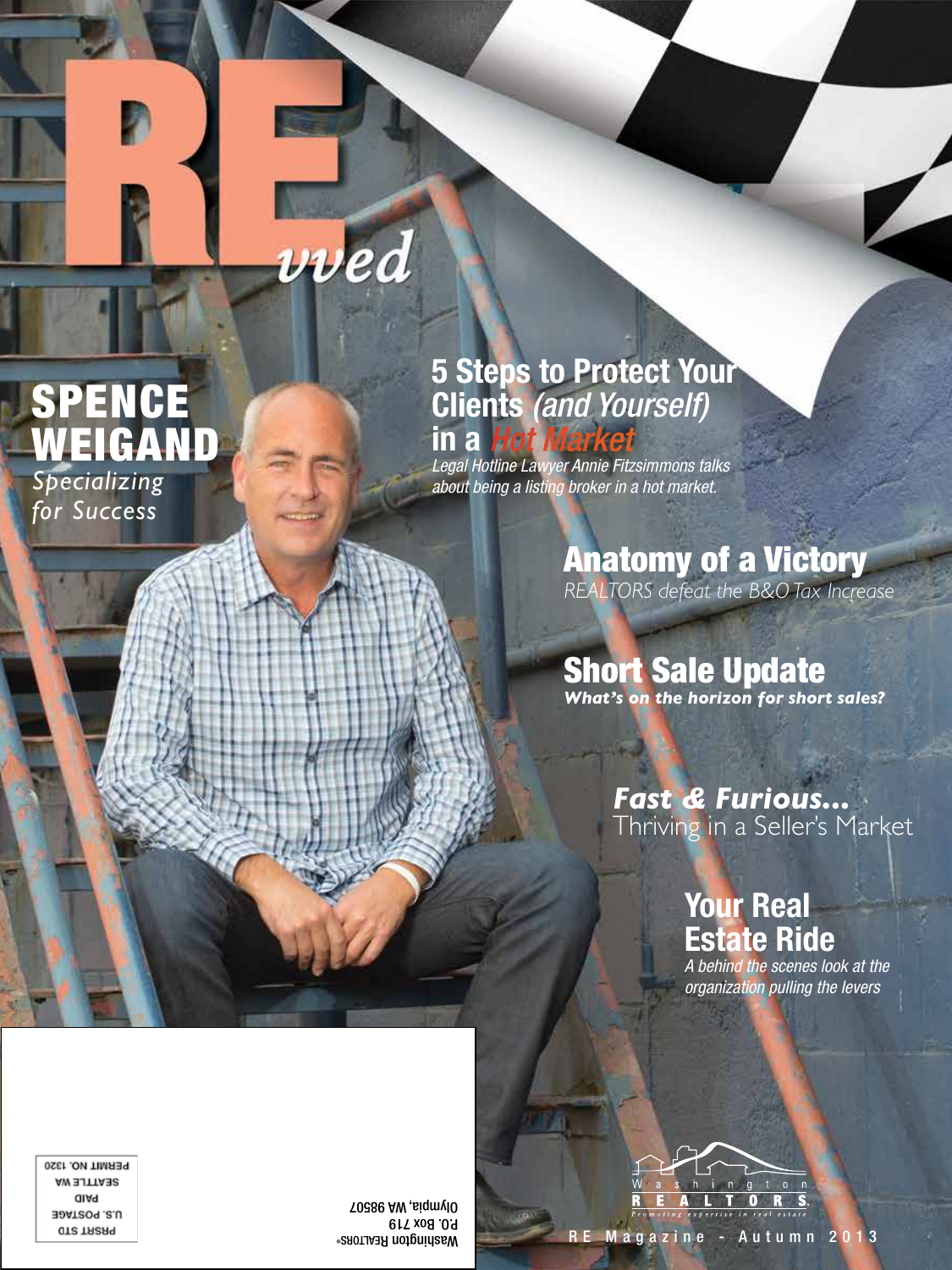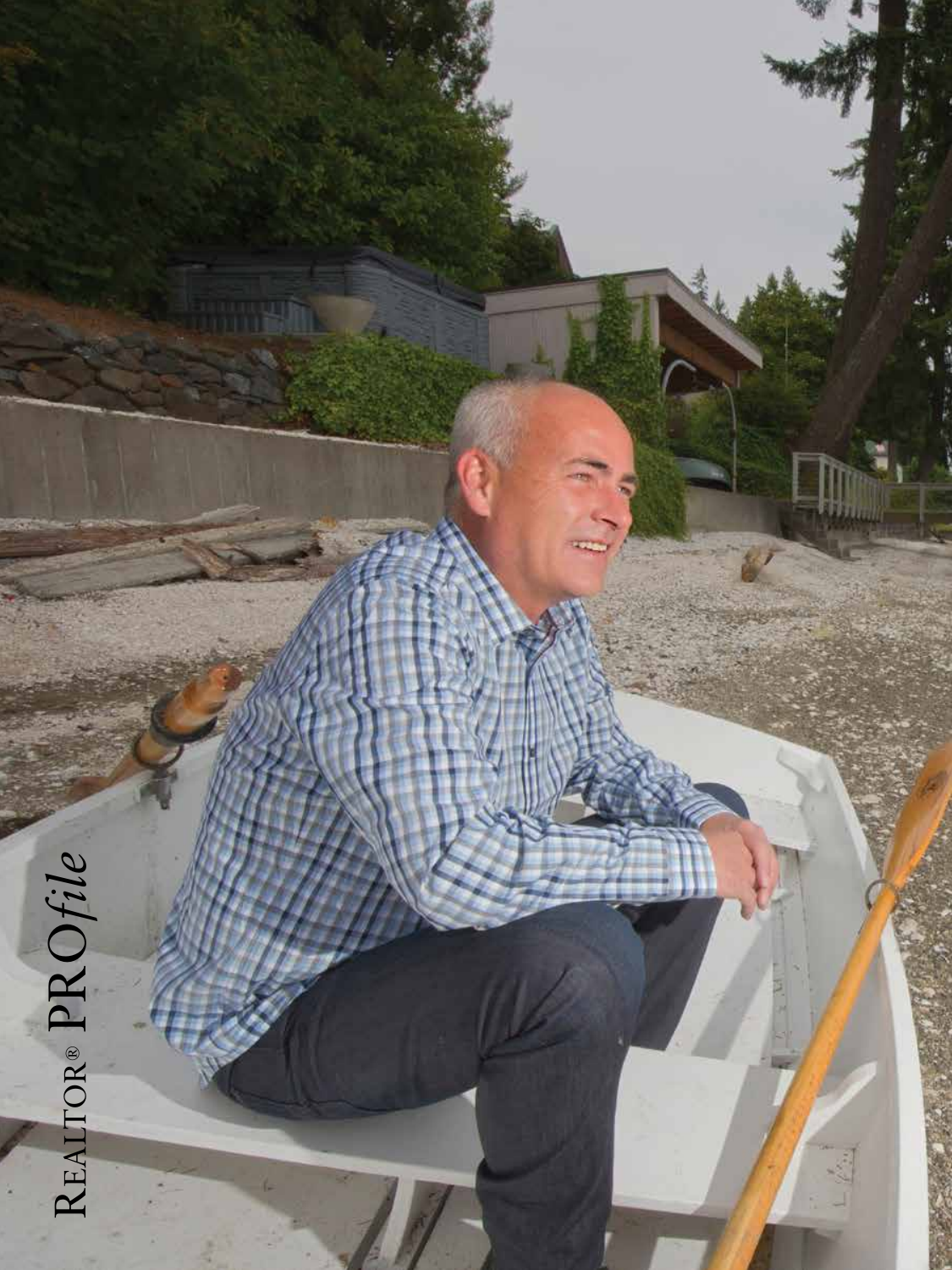### SPENCE WEIGAND ING FOR SUC

Residential Saltwater Homes Specialist REALTOR® Spence Weigand capitalizes his local niche market.*By Laura J. Christian*

14

Spence Weigand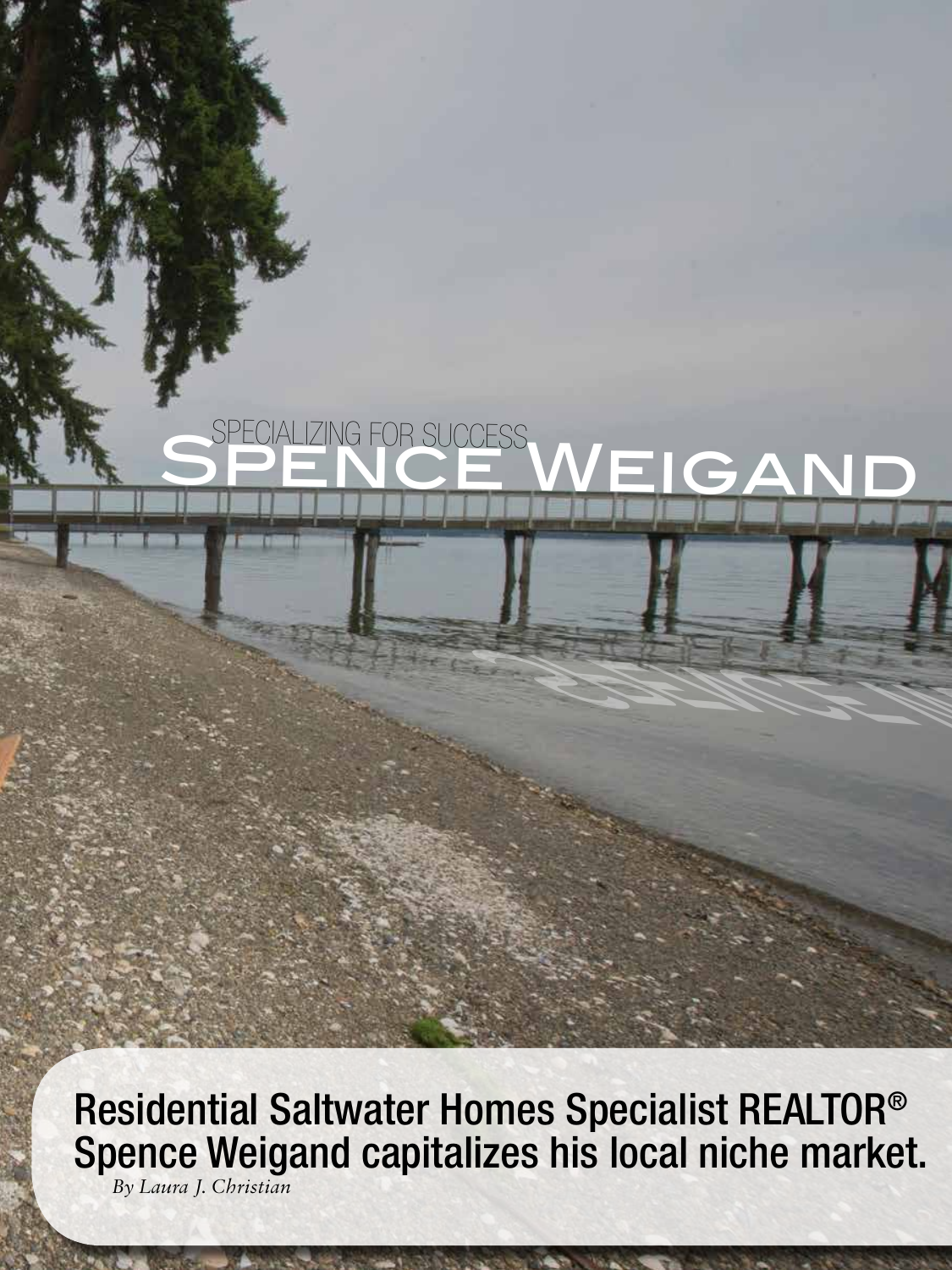*Whether it is the views, tranquility, and marine life or the activities such as kayaking, boating, fishing and more, there is an undeniable attraction to living by the water. REALTOR® Spence Weigand understands this draw and knows just what buyers and sellers are looking for when it comes to waterfront living. Specializing in Thurston County's saltwater properties, Spence has established himself as the "go-to" guy for saltwater homes in the South Sound.*

*"I have a passion for marketing salt waterfront and view homes and have over a decade of experience specializing in this market." Spence says. "Understanding the nuances of the waterfront market is an art, not a science."*

*It is this passion combined with expertise of his niche and knowledge of his local market that has propelled Spence to success as a dedicated top producer and an example of niche marketing done right.* 

*Jumping head-on into real estate 17 years ago, after a successful career with Costco, Spence set down roots in Olympia and hung his hat at Virgil Adams Real Estate, where his father Phil Weigand was working as a REALTOR® at the time.*

"I had a military upbringing as a kid and a prior career that moved me all over the country. I started getting into my thirties and the company I was working for wanted to move me one more time. I thought, 'I don't want to move anymore' so I decided to move back to my mom's hometown, Olympia.

"I didn't really know what I wanted to do when I said I was leaving Costco so I started looking and said, if my dad can do real estate—and he can be a cantankerous guy a lot of times—I can certainly do that!"

Even though he followed his father into the business and worked at the same place, they never partnered together, and in fact often ended up on opposite sides of transactions leading to some friendly competition

"There were a few times he used my name in vain when I got him in transactions." Spence laughs.

When his father retired, Spence easily stepped into the niche his father had commanded and made it his own. He did this with a strong customer focus and a strong marketing presence.

Understanding that most buyers search online (according to the National Association of REALTORS® 2012 Profile of Home Buyers and Sellers Report, 90% of home buyers used the internet in their home search), Spence knew in order to market effectively he needed to create and maintain a website that truly met the needs of buyers and sellers.



"My website is a huge factor in my success. I work hard to make it easily navigable, always current, and chock full of information buyers and sellers want."

Therefore Spence dedicates both time and money to his website www.olympiawaterfront.com.

"Most of the marketing money that I spend now is for maintenance of my website, which establishes my niche and my presence in that market. Almost every advertising dollar I spend is associated with running that website to give people a tool."

"For example, on my website I have no limitations on pictures. I have found over the years it was really hard to tell the story with 15 photos, so I use the site to show a lot more."

With pictures numbering into the hundreds for some properties, Spence helps sellers really capture the essence of their property and showcase it in the best light possible for potential buyers.

In addition to his listings, Spence also provides timely and relevant information on his website.

"I also keep stats there that are updated weekly and reflect what's happening in the market. I have found that sellers were using it, buyers—even if they are not affiliated with me—were using it, and other agents were using it. It also keeps track of the 25 most recent sales on all four of our peninsulas."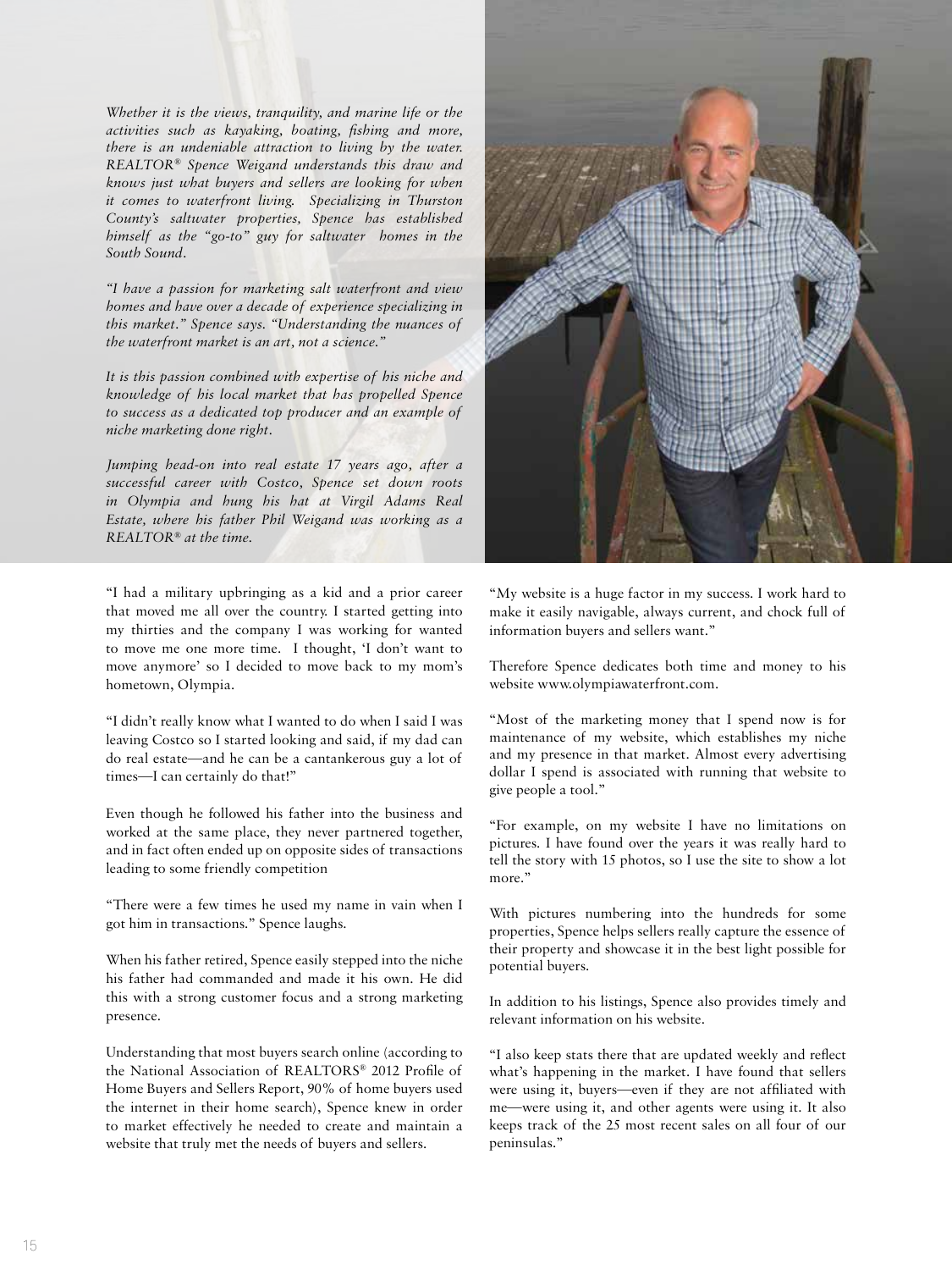In order to keep his site in top shape Spence hired a webmaster.

"I have a local person who updates my site for me on a weekly basis based on information I email to her. When a new listing comes onto the market I send her 50-150 photos and give her the information and she sets it up on the website"

While most of his marketing is geared towards his website, and he is consistent with making sure it is listed on all his signs and materials, Spence also helps keep his foot firmly established in his niche by staying in contact with all saltwater owners in his area.

"I send out a newsletter every February that recaps the prior year to every saltwater owner in Thurston County, and that has been a huge tool for me. I can't even explain how big that is for me. People have saved those for years and years. I do it the old fashioned way with a letter in the mail."

Both his website and his newsletters are a part of Spence's marketing, but it isn't geared solely to the consumer. If you have a niche full of sellers you need to find buyers for them, and getting that information out to other REALTORS® is key.

"I think marketing to other local REALTORS® is really important, especially in a town the size of Olympia. It's more about marketing not so much directly to buyers—the internet does that for everyone now on an equal basis—it's having the relationship with the REALTORS® who bring the buyers for your property.

"So, you make sure you have live dialogues with those players on a regular basis, and you make sure that you're a cooperative agent when on the other side of transactions."

While this method certainly works for him in the South Sound, Spence acknowledges that this approach may not be sufficient in larger markets.



"I don't think I could have this approach in the Seattle market; it's too big. I couldn't possibly know all the real estate people in town. But in a town this size, I've found it's the most effective way to get things done."

However no matter the market size some things remain true, such as being the kind of REALTOR® that other REALTORS® can have faith in working with.

"Get along with your peers. Operate your business in the spirit of cooperation. We're all in this business to have buyers buy and sellers sell. Sometimes people in my business lose track of that and they'll make it adversarial and it's usually driven by ego. I think sometimes the best people in the business, the most successful, have larger egos, but they know how to park them when they are conducting business with their peers. Treat others honestly and fairly."

Spence knows that reputation and his integrity are his most valuable assets. Whether it is the reputation among your peers (no one wants to be the kind of person that when a REALTOR® sees your name on a listing they cringe!) or the reputation you have among buyers and sellers, you must always conduct your business with integrity.

"I learned early on that you need to approach this business with a longterm vision of what you want; what you want your reputation to be and how you want to manage your business and run it. There were lots of opportunities to take shortcuts or make decisions that may result in a payday but didn't preserve that integrity.

"In a town of Olympia's size, reputation is everything. It's a very small town still and I learned early on that each decision I made on a daily basis was made with 'what's the impact for me long-term?' A loss of integrity is not something you get back.

"It's a people business. You can learn the other stuff; you don't even have to know a whole lot about it. But if people trust you, they will buy and sell with you. Work to engender trust with your clients.